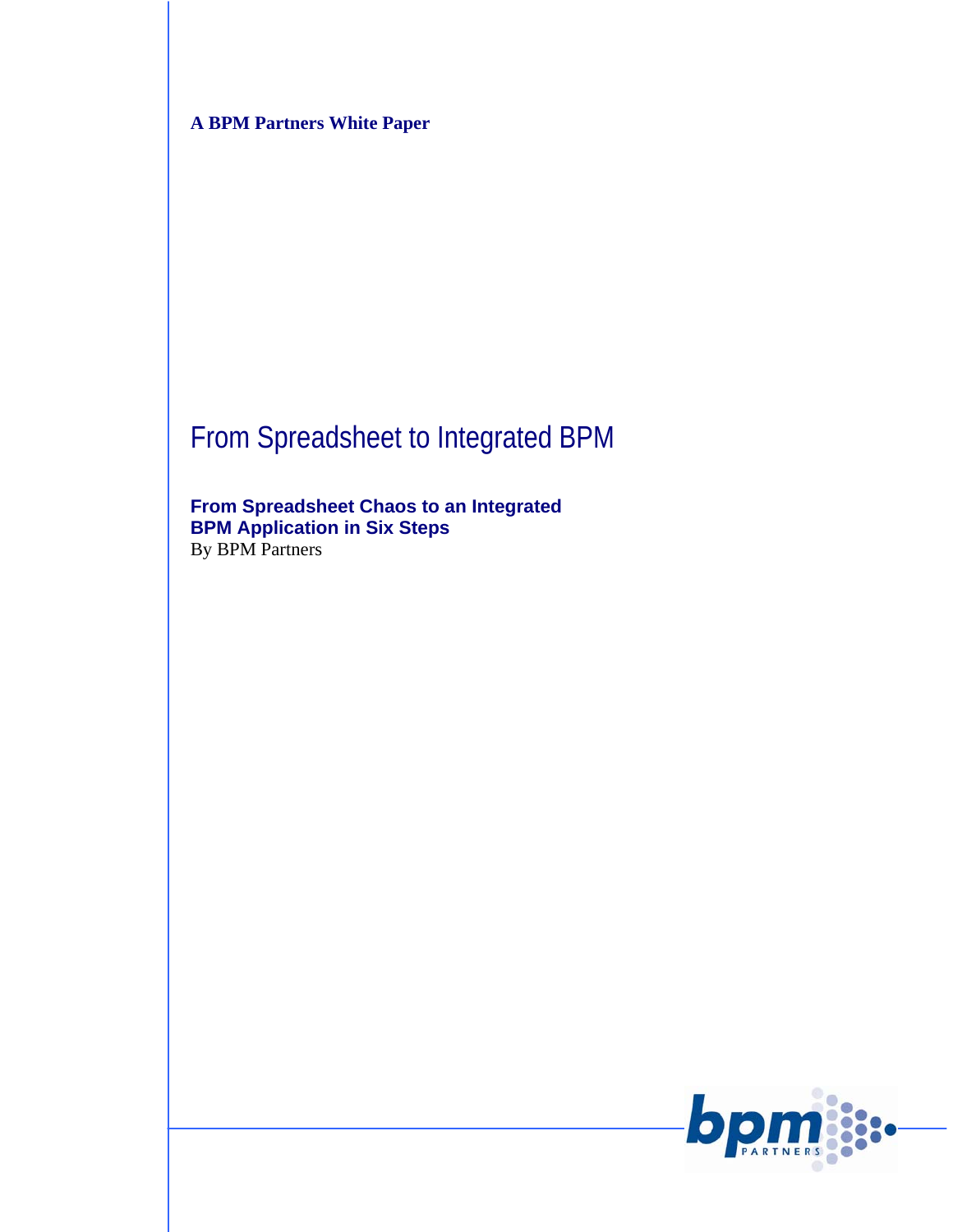© 2008 BPM Partners, Inc. All material contained in this document remains the property of BPM Partners and cannot be published or duplicated without the express written consent of BPM Partners, Inc.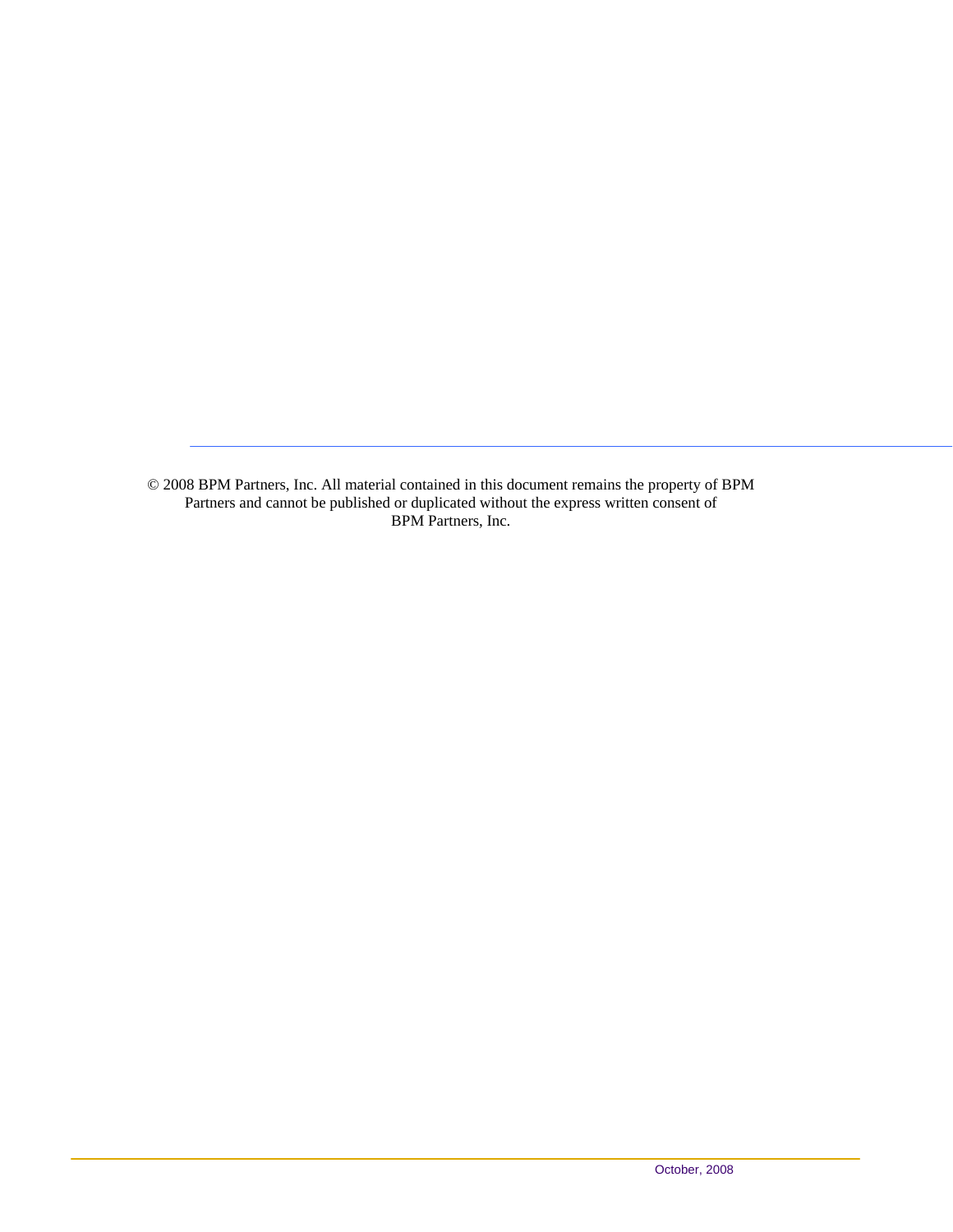### Table of Contents

| A Structured Approach to Adopting Analytic BPM Applications3 |
|--------------------------------------------------------------|
|                                                              |
|                                                              |
|                                                              |
|                                                              |
|                                                              |
| 6. Summarize Impact and Evaluate Next Steps 11               |
|                                                              |
|                                                              |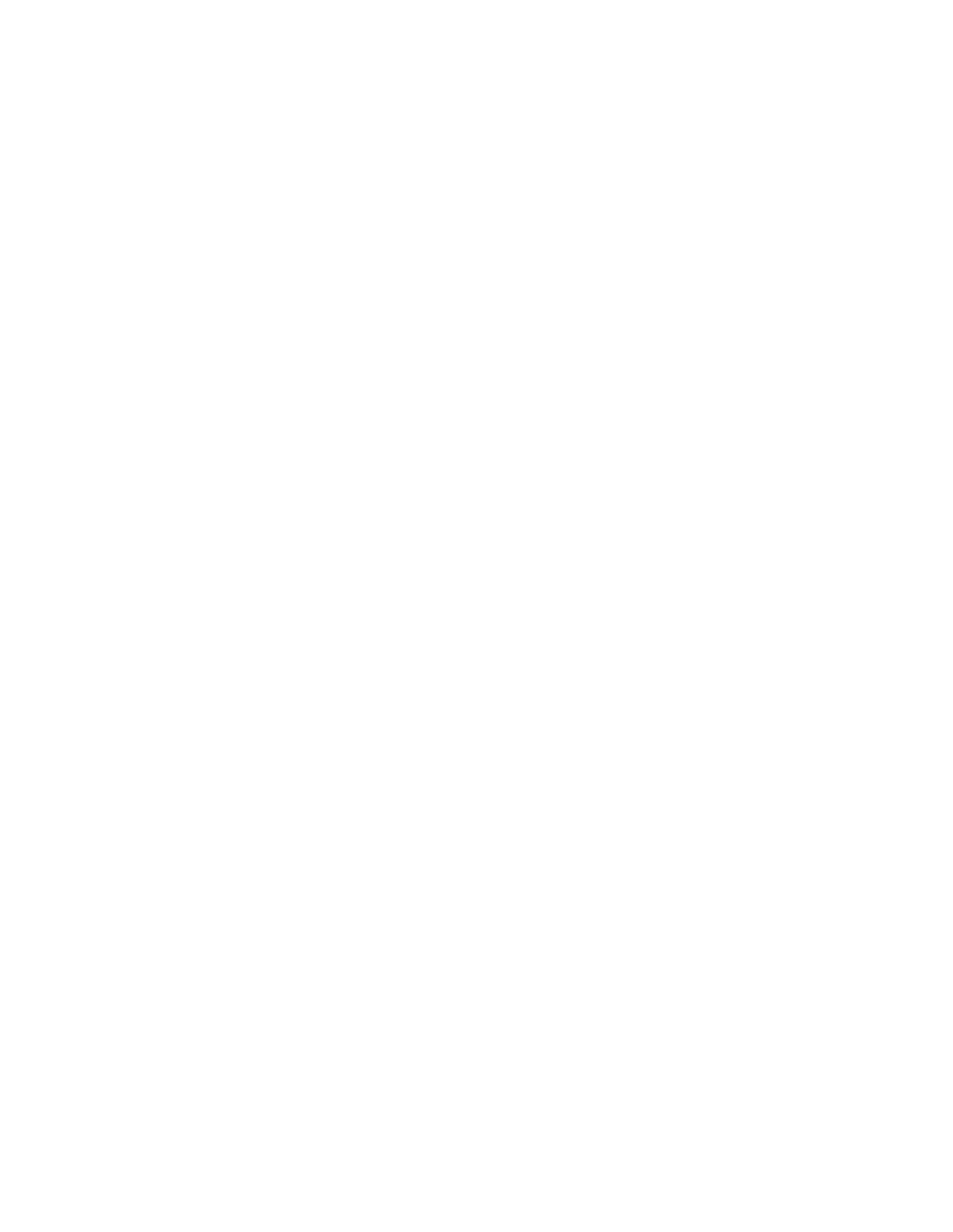

### Executive Summary

Many companies are poised to make a commitment in the near term to business performance management (BPM) which could include a focused investment in people, business process improvements, data re-architecture and technology. Some will leave behind a spreadsheet approach that gave them rudimentary BPM capabilities. Among the improvements they demand from the move are easier application administration, improved collaboration among users with data security and audit capabilities, and some of the broader benefits that come with BPM. These benefits include greater accuracy of analysis and reports, a "single version of the truth" in company numbers, more actionable and real-time information, and ways to tie performance more closely to overall corporate strategy. The benefits are real and tangible, and there are many examples of success with BPM initiatives.

Packaged analytic and planning applications offer key advantages over spreadsheetbased approaches. They include greater insight and accuracy, security, speed, collaboration, support for planning processes, and reliability. BPM applications are available with different delivery options: traditional on-premise implementations, hosted applications, and pre-configured appliance servers, and with interface choices that include web delivery, spreadsheet, and others. Furthermore, vertical market functionality is often incorporated, or available as an option, for specialties such as distribution, financial services, healthcare, manufacturing, retail, entertainment, telecommunications, energy, and numerous others.

The legacy spreadsheet-based systems to be replaced with enterprise BPM are usually people-dependent, built by individual users who devised models for budgeting, analysis, and reporting. Companies now look to implement a process-dependent BPM application or platform that saves time, increases accuracy, allows more insight into results, and enables faster adjustments to improve corporate performance.

However, some are deterred by the belief that a BPM implementation can be as long, demanding, and costly as a customer relationship management (CRM) or even an enterprise resource planning (ERP) deployment. This skeptical view is not warranted. By following a series of steps that are proven to reduce the risks of acquiring a new analytic and planning application, companies can ensure their successful transition and adoption of BPM.

This white paper focuses on how to approach and carry out the transition from spreadsheets to a commercially developed BPM solution. The foundation for success is a structured approach with requirements definition, technology selection, vendor selection and product acquisition, implementation, rollout, and continual adaptation.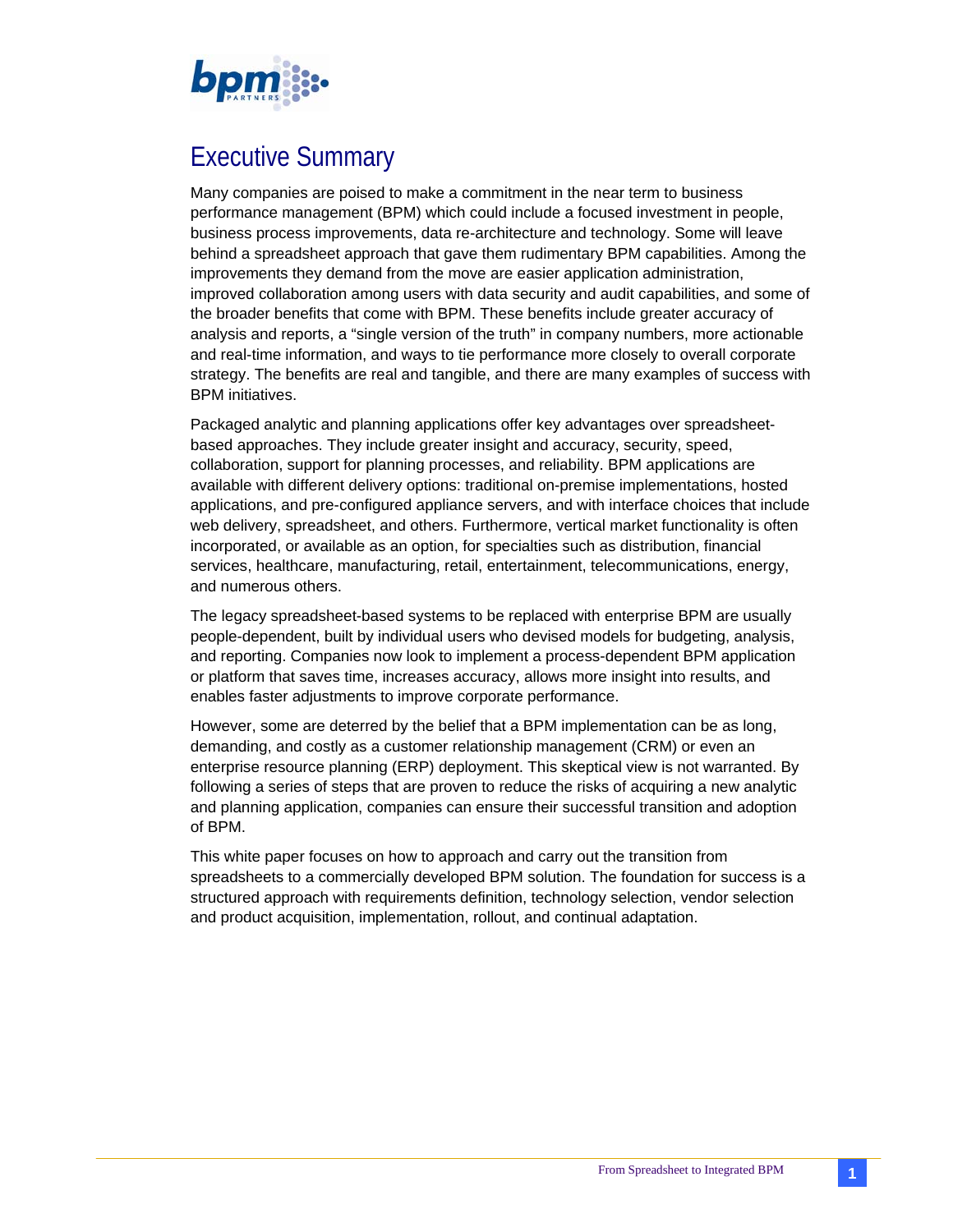

### Introduction

BPM is a set of integrated, closed-loop management and analytic processes, supported by technology, that address financial as well as operational activities. BPM helps businesses define strategic goals, and then measure and manage performance against those goals. Core BPM processes include financial and operational planning, consolidation and reporting, modeling, analysis, and monitoring of key performance indicators (KPIs) linked to organizational strategy.

Many companies are attracted by the benefits of BPM, but are deterred by the prospect of a long implementation. This expectation is not always justified. There are BPM solutions that can be delivered in stages, enabling a step-by-step approach with a series of dependable short-term "wins" for the company.

Spreadsheets have been the workhorse tool that most companies have stretched beyond natural limits before undertaking a more formal performance management initiative. It is no secret that spreadsheets have difficulty supporting an enterprise environment. Traditional spreadsheets have proven to be limited in the areas of security, collaboration, and facility for ongoing audits.

As companies look for opportunities to improve corporate performance, spreadsheet budgeting systems are a natural starting point for their BPM initiative.

This white paper describes a structured series of steps for the transition from spreadsheet-based planning and reporting to a BPM application that enables analysis and fast reactions to key performance indications.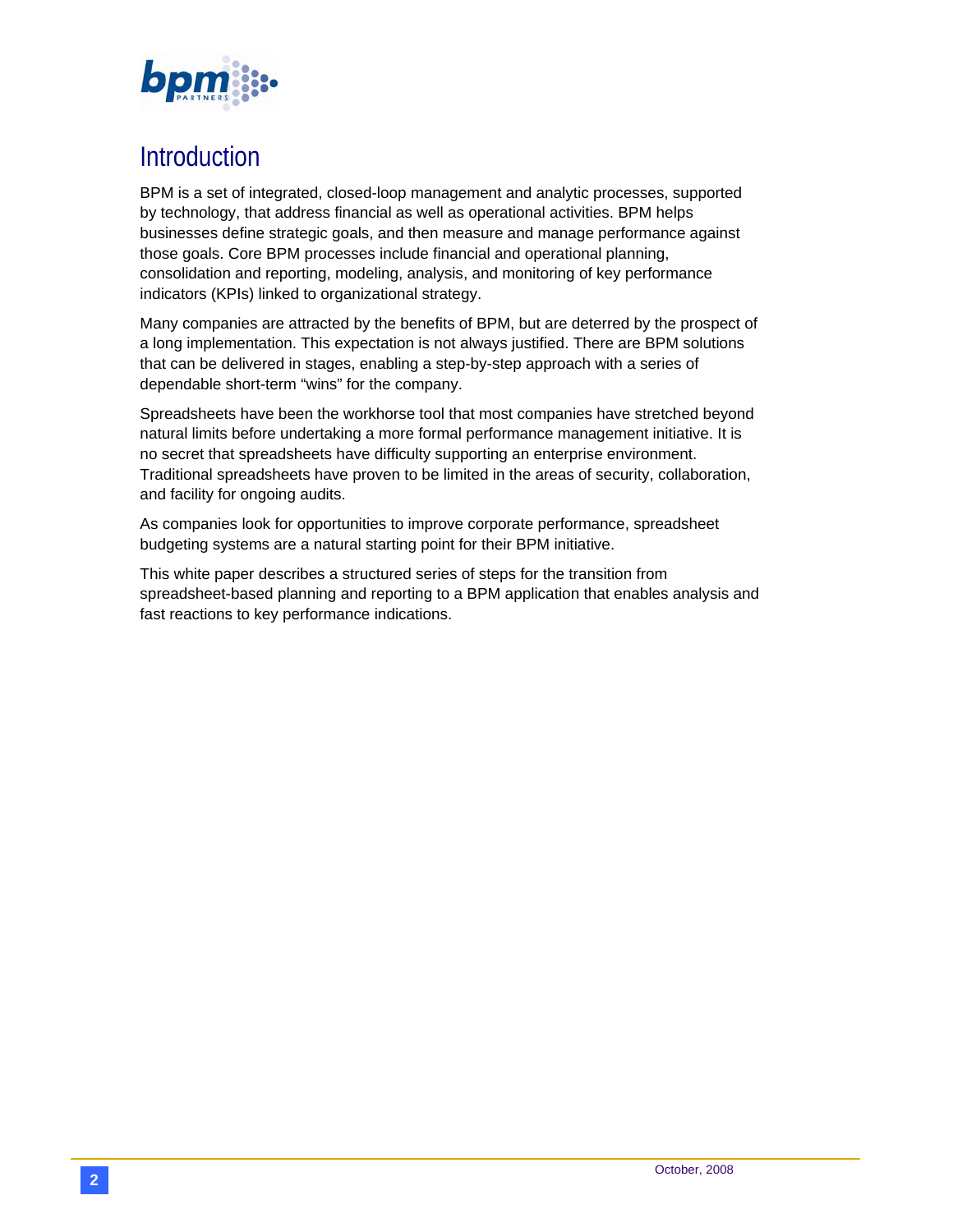

### A Structured Approach to Adopting Analytic BPM Applications

In many companies, the spreadsheet still continues to be the platform for planning and analysis. While many organizations have moved to minimize or eliminate spreadsheet usage from their enterprise-wide planning and analysis initiatives, others hold back because they believe a BPM deployment will be as time-consuming or costly as an ERP implementation. However, this need not be the case.

Performance management applications can be up and running relatively quickly, using a staged approach to ensure that some benefits are enjoyed with minimal time lag. In this respect, BPM differs from an ERP or CRM deployment.

We have seen consistent evidence that a best-practice approach to deploying a BPM initiative will consist of these specific steps:

- **EXA Requirements definition**
- $\div$  Technology alignment and definition
- ◆ Vendor selection and software acquisition
- **Implementation**
- **Initiative rollout**
- Feedback and optimization

These six structured steps, correctly adopted, lead to more BPM functionality being used, more users taking advantage of the system, lower final cost, and the original vision being achieved or exceeded.

However, many companies stumble through their first BPM project with a trial-and-error approach. This takes longer and costs far more than selectively taking advantage of established expertise and best practices at appropriate points. In fact, recent survey data indicates that almost 15% of companies are in the process of replacing their BPM systems. In some cases, these organizations had the good fortune simply to outgrow a system that did not have the scalability needed for anticipated business growth. However, in other instances, the replacement could have been avoided had they chosen a solution better suited to their requirements, or one that had more growth capacity.

The following sections detail a roadmap of six steps that we recommend for companies ready to acquire and institute BPM.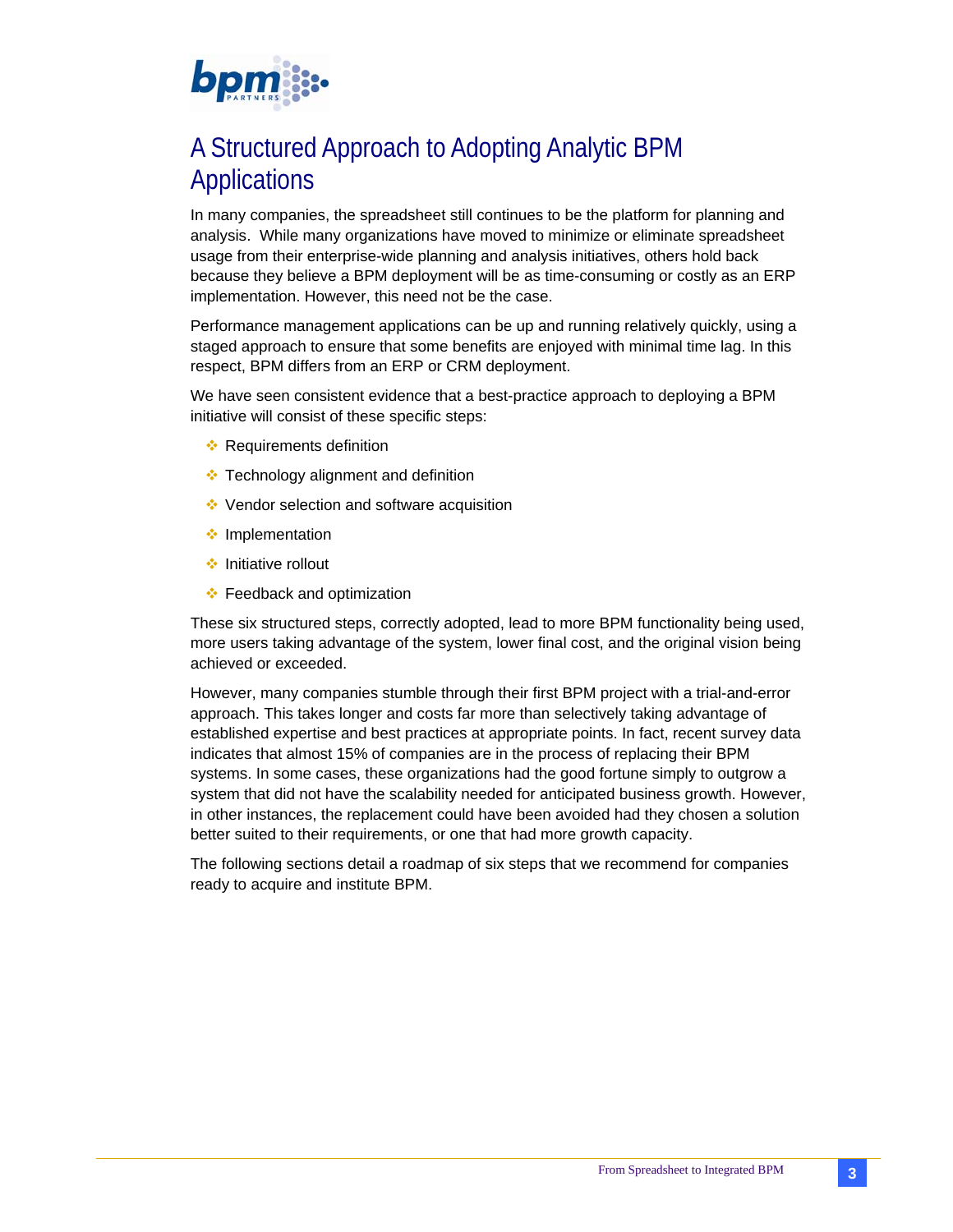# bpm

### **1. Requirements Definition**

Defining BPM requirement typically involves the following aspects:

- **Ex** Defining requirements: a formal process
- **Establishing executive sponsorship**
- **Involving stakeholders**
- **Articulating corporate strategy**
- ❖ Assessing IT systems and people

**Defining requirements: a formal process.** .As they say, if you don't know where you're going any road will get you there. But you may not be happy with where you end up. More work up front saves work and cost later. Requirements definition should be a formal process that finishes with a written document that requires formal signoff. This document will spell out what the company needs the BPM project to deliver. It will also demarcate the project scope and thereby forestall costly "project scope creep."

There is a specific path leading to an accurate requirements definition. The formal process of defining requirements can begin with sponsor and team selection.

Best practices indicate the following are key to project success:

# Case Study

### **Casino Gambles on BPM and Wins: From Spreadsheets to BPM in Two Months**

*Foxwoods Resort Casino in Connecticut employs 12,000 people and operates 50 restaurants and retail stores alongside 340,000 square feet of gaming space. Foxwoods' need to graduate from spreadsheet-based systems was evident; errors were frequent, decision makers were kept waiting, and valuable management time was swallowed up in reconciliation of spreadsheets.* 

*Foxwoods was able to rapidly define its principal requirements for a BPM system: it had to be implemented quickly, they needed an error-free, automated and efficient budgeting process and managers needed control over creating their own reports. Foxwoods selected a BPM solution and was operating live with it in less than two months after vendor selection was finalized.* 

#### **Establishing executive sponsorship**. Select an

influential champion to rally support, clear away obstacles, focus efforts, and break stalemates. You can have several executive sponsors serving on the project team.

**Involving stakeholders.** Establish from the outset that the project represents not only the finance department and IT, but the operational areas or business units that will be end users of the BPM application. An ideal number of participants in the project team is 6-8 persons. The more senior they are, the better.

To ensure that your investment decision is based upon an unbiased and transparent process, obtain the voice of all participants. This is an important part of the process and everybody must chime in.

To begin, it's important to provide a general education about the potential of BPM. A halfday seminar with an outside BPM expert who is not partial to any vendor can establish consistent definitions, paint in broad brushstrokes the strategic and tangible benefits, and build up team enthusiasm. Educating your likely stakeholders in the BPM project about such benefits as an automated budgeting process, integrated reporting that models prospective merger and acquisition scenarios, immediate web access to planning information, and the combination of analytics with forecasting, will help establish the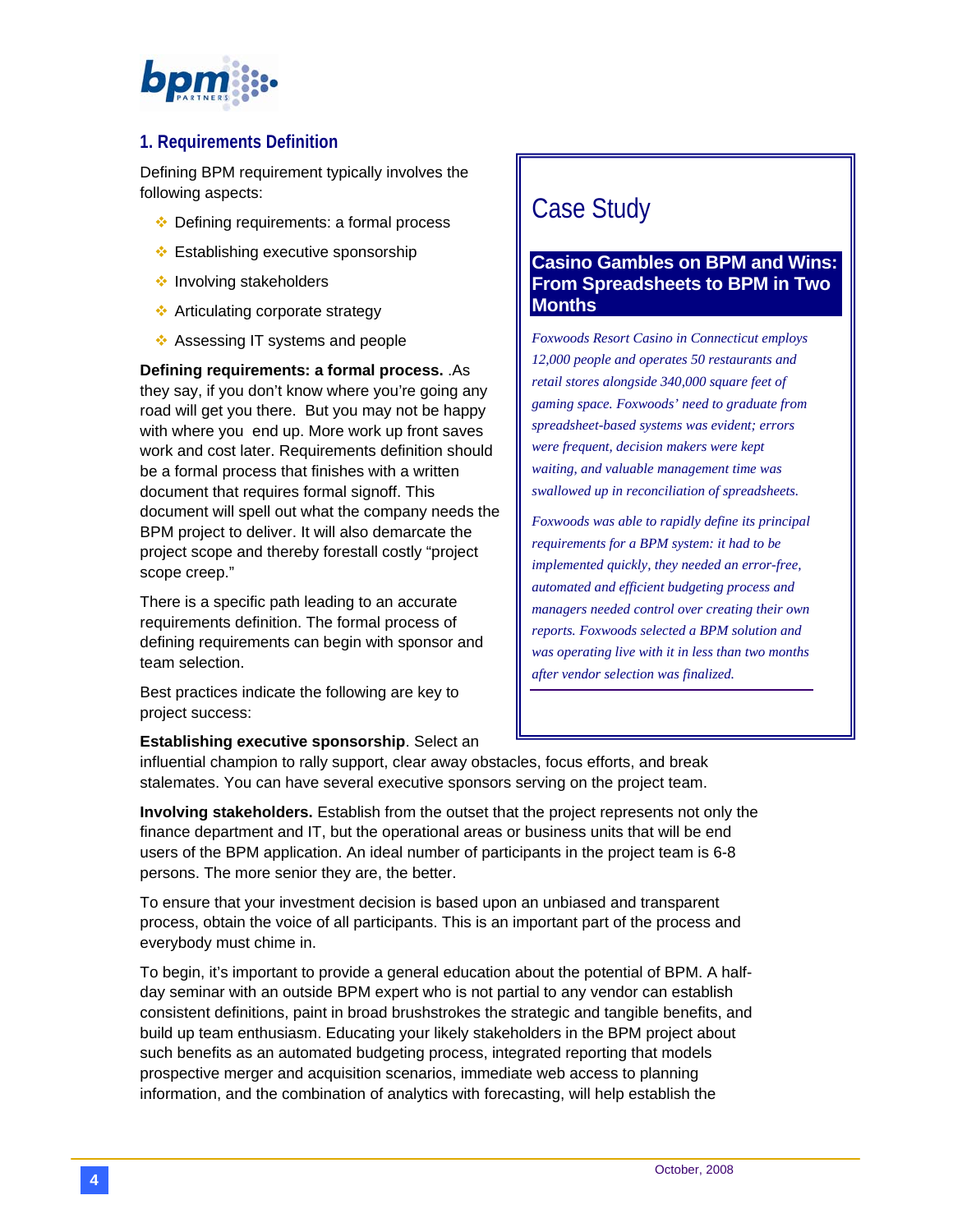

commitment and enthusiasm that a successful project requires. A view of how other companies have benefited will help steer your project group in the direction of taking advantage of all that BPM has to offer.

**Articulating company strategy.** This may be more challenging than you'd expect. A clear statement of strategy is the foundation for the project, because you will follow up by listing not only the immediate "pains" that have driven your company to the brink of BPM, but also which of the strategic and tangible BPM benefits you consider immediate and essential, which are longer-term nice-to-haves, and which don't really matter. A clearly expressed company strategy such as "Offer the friendliest airline service, the fastest air travel experience, and the most frequent point-to-point departures" or "Grow to 20,000 financial advisers by 2010 by offering trusted, convenient, face-to-face financial advice to conservative individual investors who delegate their financial decisions, through a national network of one-financial-adviser offices" makes it much easier to choose the KPIs, or key performance indicators, that will be needed with your BPM system.

Prioritize the immediate needs and the longer-term desirables. Do not allow one department or stakeholder to control the prioritization. A master of ceremonies—an arbiter—should solicit the reactions of every stakeholder on the project team, so the final set of priorities is a combination of the team's inputs.

**Assessing IT systems and people.** With the project requirements prioritized, we recommend an assessment of IT people, processes, infrastructure, and systems as they relate to BPM. One approach is a "gap analysis" that identifies where current systems fall short of the BPM vision embodied in the requirements definition stage. In theory, the gaps identified make up the solution that a company should install. In real life, however, it is less straightforward, because the solution chosen will usually "take over" some existing functions, especially those that are spreadsheet-based.

With the functional requirements defined at a high level, the project team will need to decide on critical indicators and other metrics that the BPM solution should deliver to support your specific strategic objectives.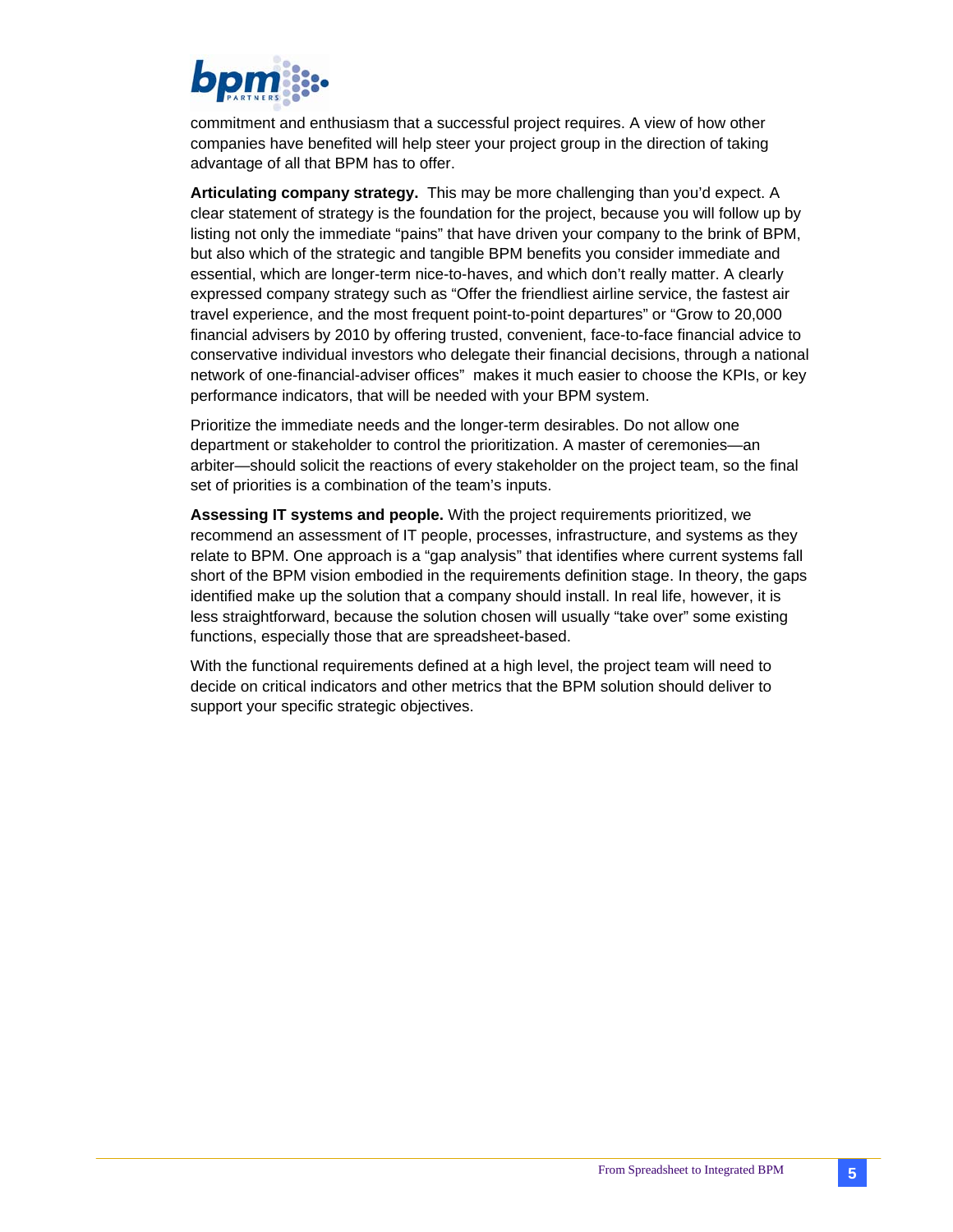

### **2. Technology Alignment and Definition**

The alignment of technology to be used in the project with your existing IT infrastructure is a companion to the overall requirements definition. It makes sense to select new technology that will support both short-term business priorities and longer-term strategies. This generally entails:

- $\div$  Detail of the solution architecture
- **↓**User interfaces
- $\cdot$  Data challenges

**Detail of the solution architecture.** In this phase, you will detail the IT architecture with which your BPM solution must integrate, and the preferred overall system architecture, including:

- **EXECUTE:** Defining metadata structure and hierarchies
- $\cdot$  Establishing a consistent chart of accounts
- ❖ Assessing your internal IT readiness for the BPM project

It is also a phase where your project team will devise specific questions to ask vendors, determining what is essential from a vendor to support and comply with your more important business processes.

**User interfaces.** UI is an important technology issue. The basic financial reporting choices between Excel, web interfaces, and mobile, whether web or phone, will be determined by the types and numbers of users you anticipate. Familiar user interfaces accelerate adoption rates and lead to increased usage.

Performance management systems often sit on top of a variety of legacy systems. The BPM system's dashboards or reports tend to become the most common way that users access corporate data. There are several IT readiness issues here, beginning with whether the BPM system needs to

### Case Study

#### **Hollywood Produces Another Happy Ending – This Time in Budgeting and KPIs**

*Universal Studios Hollywood (USH), part of entertainment giant NBC Universal, endured major challenges when using spreadsheet-based budgeting across its seven distinct businesses and trying to reconcile them into a conglomerate model. The company also had fragmented data sources and practices across its business units. USH established criteria for the solution it sought: a common platform with consistent models and metrics. The company already had a data warehouse to track ticketing information, but to achieve an enterprise-wide system whose components would integrate seamlessly, it needed extensive budgeting functionality and would have to integrate with SAP.* 

*The implementation of their new BPM solution was conducted with USH IT resources internal consultant and consultants from Infor. Now the company has reduced its budget cycle time by 50 percent, and has real-time views of leading and lagging KPIs. More importantly, the BPM solution helped the finance department to use best practices to provide timely information to its key stakeholders.* 

interact directly with existing systems or access data in a data warehouse. If your company already has a data warehouse, it is ahead of the curve. If not, most BPM systems have the tools to help create a data mart.

**Data challenges.** A key issue at this stage is to determine whether your existing systems already provide the data the BPM system will require. Once key performance indicators (KPIs) have been chosen for display on the BPM dashboard, it often is the case that few source systems track and accumulate the detailed data needed to derive those KPIs.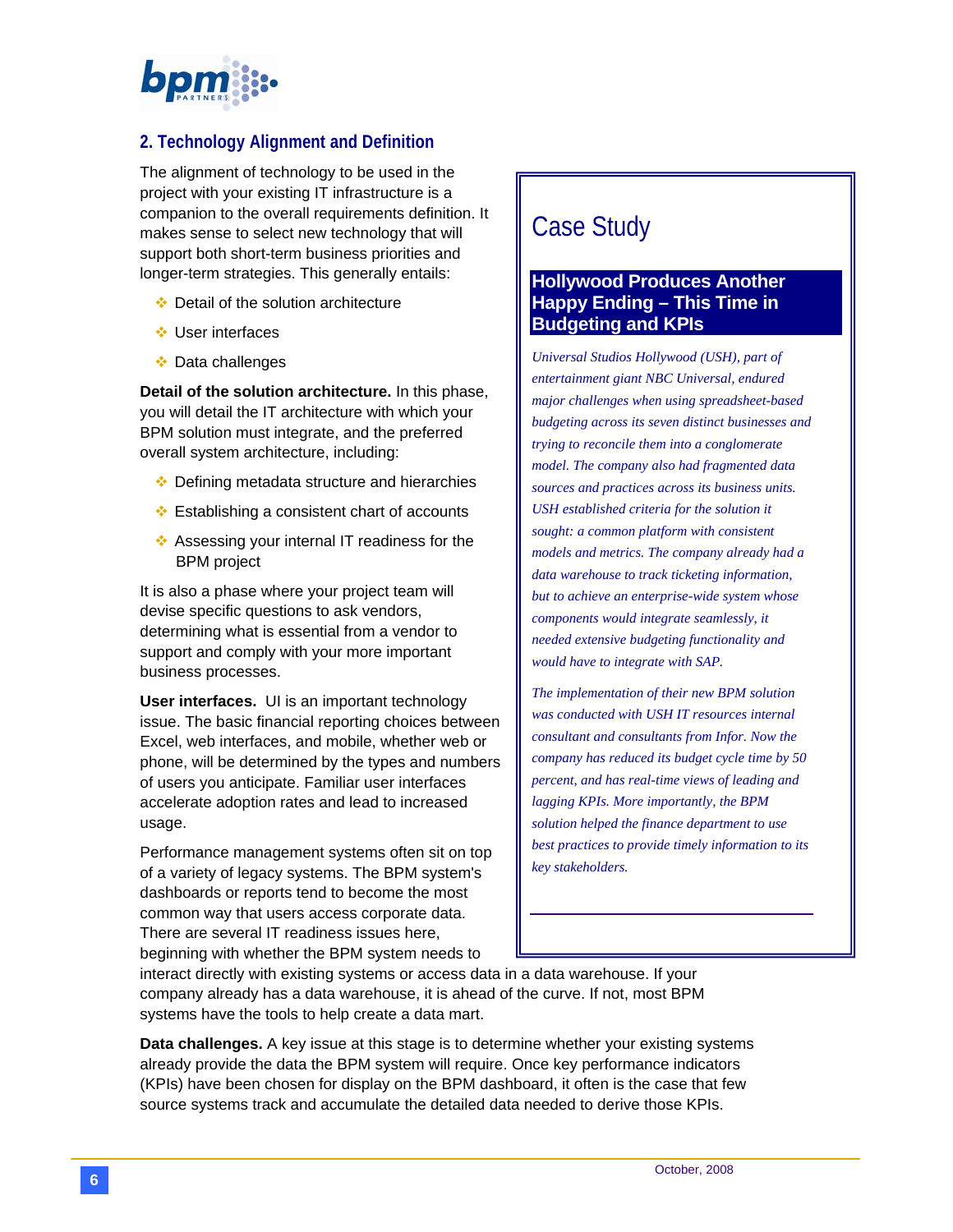

Assuming the data is available, how is it accessed and/or moved into the data mart? Companies need to determine how reliable and clean their data is and whether its format is consistent with other data (i.e., currency, scale). Do these systems utilize the same metadata? In other words, does "Cost of Sales" mean the same thing across all source systems? Unfortunately, the answer to these questions is often that the underlying systems are not consistent and synchronized. This data needs to be normalized—made consistent—before your organization can obtain the full benefits of BPM.

A well-designed performance management system will be used in different ways by many kinds of employees. With a high volume of users, response time can become an issue, and any time lag in data access needs to be addressed.

Depending on the particular business processes being automated, there can be very large usage spikes. Budgeting, in particular, can lead to hundreds, if not thousands, of users updating the database almost simultaneously. This can be a challenge for the selected software, but also places a burden on the corporate network.

The challenge is to make sure the network, server, and communications infrastructure is robust enough to support the type of usage that is common with BPM. This may require additional investment in infrastructure to help manage this increase in demand. This need may be especially acute in industries where companies have grown through acquisition and do not have a standard technology platform throughout.

We have also seen organizations that analyze and adjust the infrastructure at headquarters, but completely neglect testing performance at field locations or even other buildings in a campus environment. Be thorough. Poor performance anywhere in the user chain can reduce active usage of a BPM system and its ultimate benefit and value to the organization.

Most BPM systems today are designed to be maintained and expanded by the business end user. This is good for the end users, and also ultimately for the IT group that is no longer required to program a custom report every time a new need is identified. Marketing hype aside, the end users will need some level of expert support from IT, particularly if the new report requires changes to the underlying metadata such as charts of accounts, organizational hierarchies, and data categories. Here is where potential problems can arise. Many IT groups are staffed with developers/programmers who excel at building solutions from existing BI tools or custom programming an application from scratch. Implementing one of today's BPM packaged applications requires a different set of skills, so it is helpful if a system enables the finance department to configure applications and create reports with minimal IT involvement.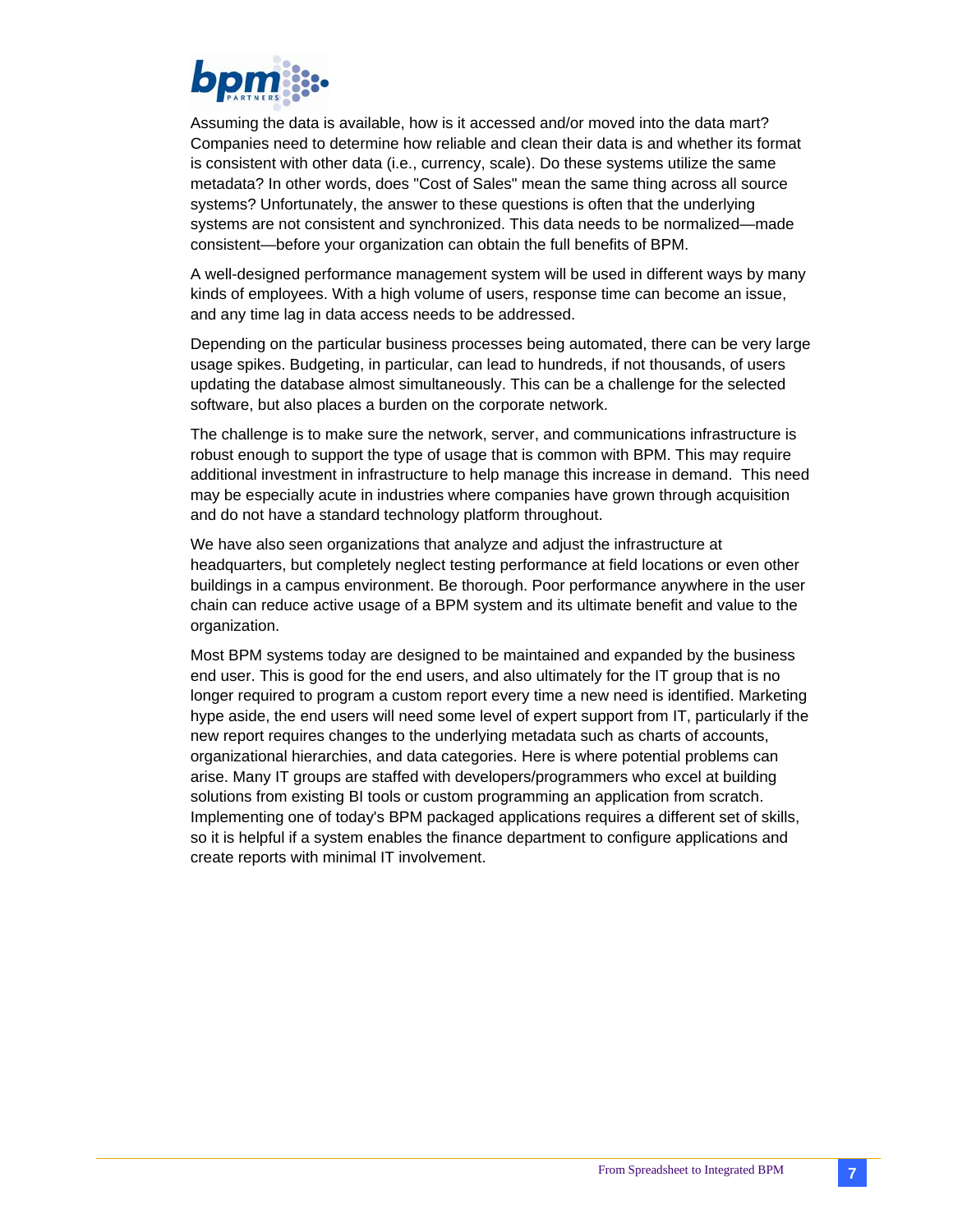

### **3. Vendor Selection and Software Acquisition**

Some of the key elements of this critical process include:

- **E**unctionality before familiarity
- **Short list of vendors**
- Test script for demos
- Checking integration and performance issues
- ◆ Due diligence and negotiation

**Functionality before familiarity.** It is especially important to structure the vendor selection and product acquisition process to avoid bias such as putting familiarity—such as that offered by a company's current ERP provider—ahead of functionality or technology, or acquiescing to the vendor with the best marketing or sales team instead of the best product.

**Short list of vendors.** Some companies issue a request for proposal (RFP) based on the requirements definition. Others, particularly those who have done a thorough job in requirements definition, can leverage internal or external vendor-independent resources to help create their own short list and move ahead to the proof of concept.

**Test script for demos**. Once a short list of three to five vendors has been established, the project team needs to plan and control the product demonstrations. This is best done by creating a test script that lays out precisely what you need to see to test the prospective solution against your requirements. The script will help verify the product's ease of use, performance, and functionality in key areas such as creating reports and drilldown. A test script can also let you see the processes for system administration and help you evaluate the product's ability to work with your data structure and data sets.

You will want to see the vendors do tasks as you watch: create reports, add users, develop input forms, run analyses, and generate reports, as well as make changes to the corporate structure and chart of accounts.

**Integration and performance issues.** A final step in a rigorous vendor evaluation and selection is to check for integration and performance issues. This can be done by installing a proof-of-concept application on your corporate network and gauging its responsiveness. You should experiment with different numbers of concurrent users, approximating your average usage and your peak volume spikes.

**Due diligence and negotiation.** If a vendor passes the scripted demo in good standing, it is advisable to assess their stability and product development path.

When you have selected the best vendor for your company, a process of negotiation begins. The vendor typically is incentivized to sell you as many seats as possible. Buy what you need today, but reserve attractive terms going forward. Don't pay excessively up front, and in particular don't buy shelf-ware.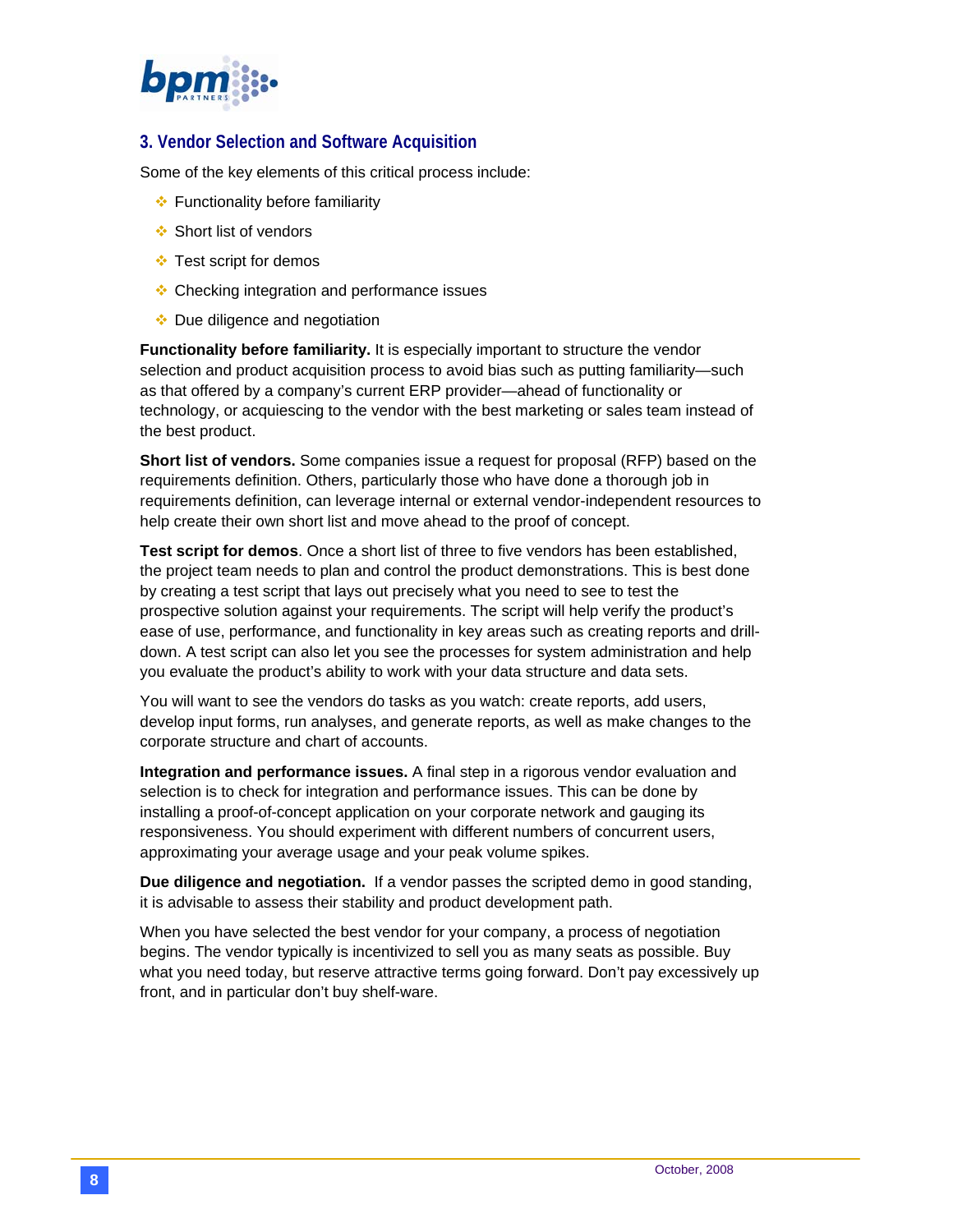

#### **4. Implementation**

Key factors in managing an implementation include:

- **EX** Determining use of consultants
- Role of the technology expert
- **♦ Communication to future end users**

**Determining use of consultants.** There are three fundamental approaches to resourcing an implementation:

- 1. Use in-house staff. Usually reserved for small implementations, this approach draws on employees who will be involved with the project once it is in use. BPM never really ends as a project, so having expert implementation staff on your team can be an asset to leverage on an ongoing basis as the project continues.
- 2. Rely on your vendor. Leverage their staff; include this as part of your negotiation process. These resources do not know your business, but can apply experience at similar deployments and have easy access to vendor technical resources.
- 3. Consider an outside third-party implementation firm. This group may be available locally, needs to be expert in the product of choice, and may turn out to be more cost-competitive than vendor resources.

Many companies choose to mix all three of the above.

The first option, going strictly with in-house resources, can be a challenge for many companies for the simple reason that your existing IT and finance team do not have sufficient working experience with the software solution chosen. With the help of experts, they can participate and build up knowledge of the application or system over time.

There is one major decision that heavily influences the outcome of implementation: choice of an implementation partner. The vendors know their products intimately and have a strong vested interest in their productive usage, so you can usually count on them for a good outcome. However, a third-party partner that is conveniently local and perhaps even knows your industry can be a major asset.

A consultant with experience in BPM can mitigate projects risks and shorten the timeline. As a result, the search for an implementation consultant has become more formal. Many are expert in more IT-centric topics like star schemas and metadata structures, but may not be familiar with performance management.

**Role of the technology expert.** Technology experts—those versed in system integration and databases—are still essential for implementation in the performance management world. This is especially true when it comes to the advanced usage of BPM, or nextgeneration BPM, where fewer packaged applications exist. There is a growing demand for business performance experts who can handle the business requisites of the system. They tend to have a background in business operations and finance, and usually are able to select key performance indicators that tie back to strategic corporate objectives. They should be familiar with best practices in budgeting, operational analytics, or financial consolidation. The ideal combination is for technology consultants to partner with performance consultants.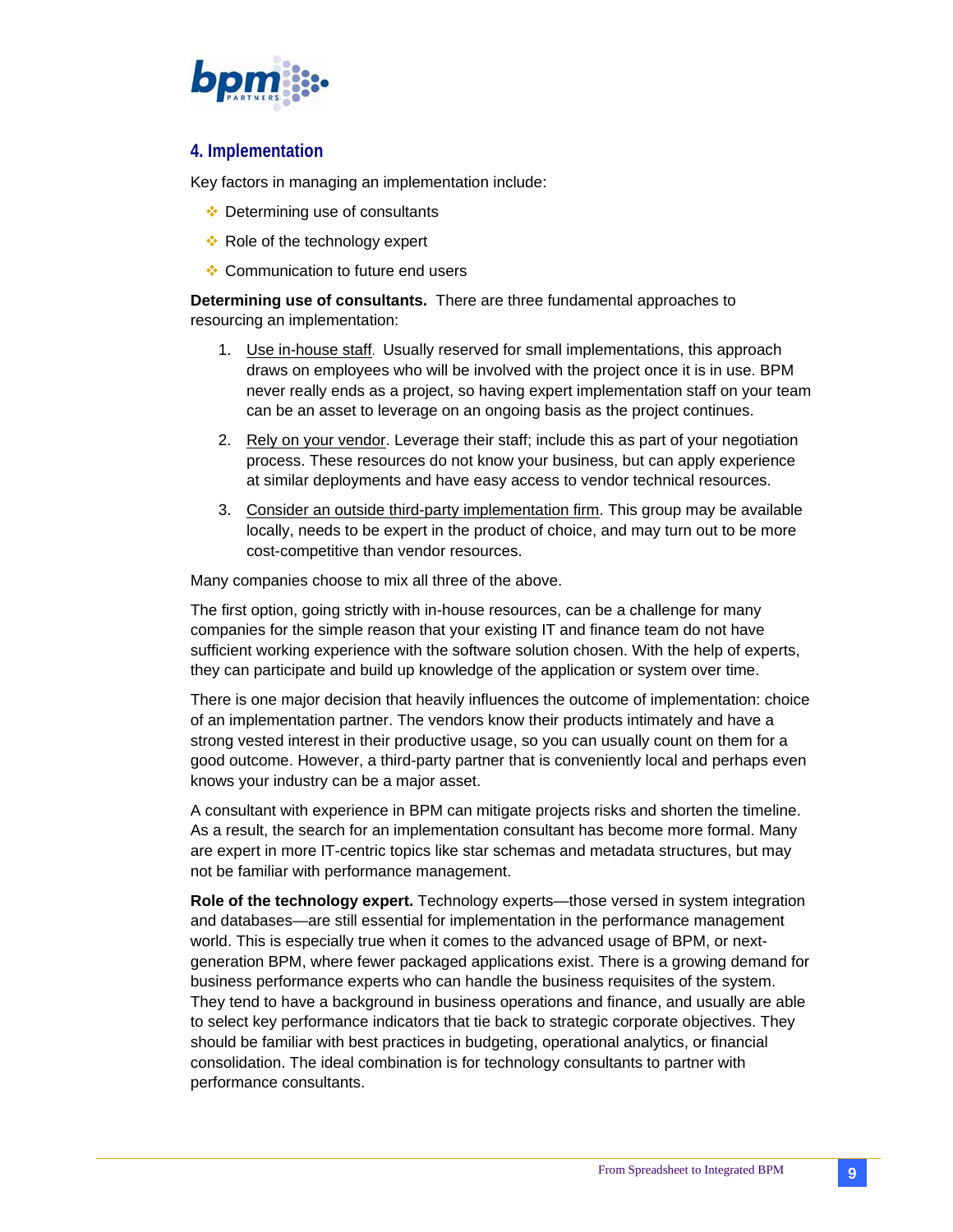

**Communication to users.** Assign a business manager who will be tasked with communicating to the stakeholders. Keep stakeholders apprised as the project goes forward, and requirements might be slightly adjusted to meet changing needs while avoiding scope creep. This communicator will be a business-savvy person who works side by side with the project manager, confirming that the requirements definition is fulfilled.

#### **5. Education and Rollout**

Training of users and staff is critical to user acceptance and productivity. Key tasks are:

- $\cdot \cdot$  Preparing users for rollout
- ◆ Preparing support staff for rollout
- $\div$  Training the trainers

**Preparing users for rollout.** It is important to train key users—and trainers—in the weeks preceding the rollout. In addition, communicating proactively to publicize the arrival of the BPM application and its benefits will be necessary. Without this training and communication, user acceptance is likely to fall short.

# Case Study

### **VF Corporation wrangles their global data**

*VF Corporation is the world's largest apparel company, home to many famous brands including Lee, Wrangler, Nautica, and The North Face. With sales in over 150 countries, and multiple distribution channels, VF Corp needed more visibility into and more control over its financial consolidation process. It also needed a way to close the books faster. Their previous configuration included balancing 130 users working with 37 different databases creating an administrative nightmare.* 

*VF Corp implemented InforPM 10 and plans to have 250 users accessing the one consolidated database. They've also been able to reduce the number of manual standard and miscellaneous journal entries every month from 230 to less than 25.* 

### **Preparing support staff for rollout**.

The end user support team needs to be trained on the syntax of the product being implemented. From a process perspective, a central help desk/support line needs to support a large number of business users on the application. Many IT groups already have help desks in place for other software. With BPM, many support requests will require some understanding of the business use of the product, not just the underlying technology.

Typical support calls usually sound something like: "Windows crashed, my machine is frozen." In contrast, a BPM call is more along the lines of: "My budget is due today, I just entered some new numbers, and now the balance sheet won't balance. Something must be wrong with the chart of accounts." IT may need to partner with finance on problems of this type. These issues will arise, they will be time-critical, and IT needs to be prepared.

**Training the trainers.** To help deploy performance management throughout an organization, many clients have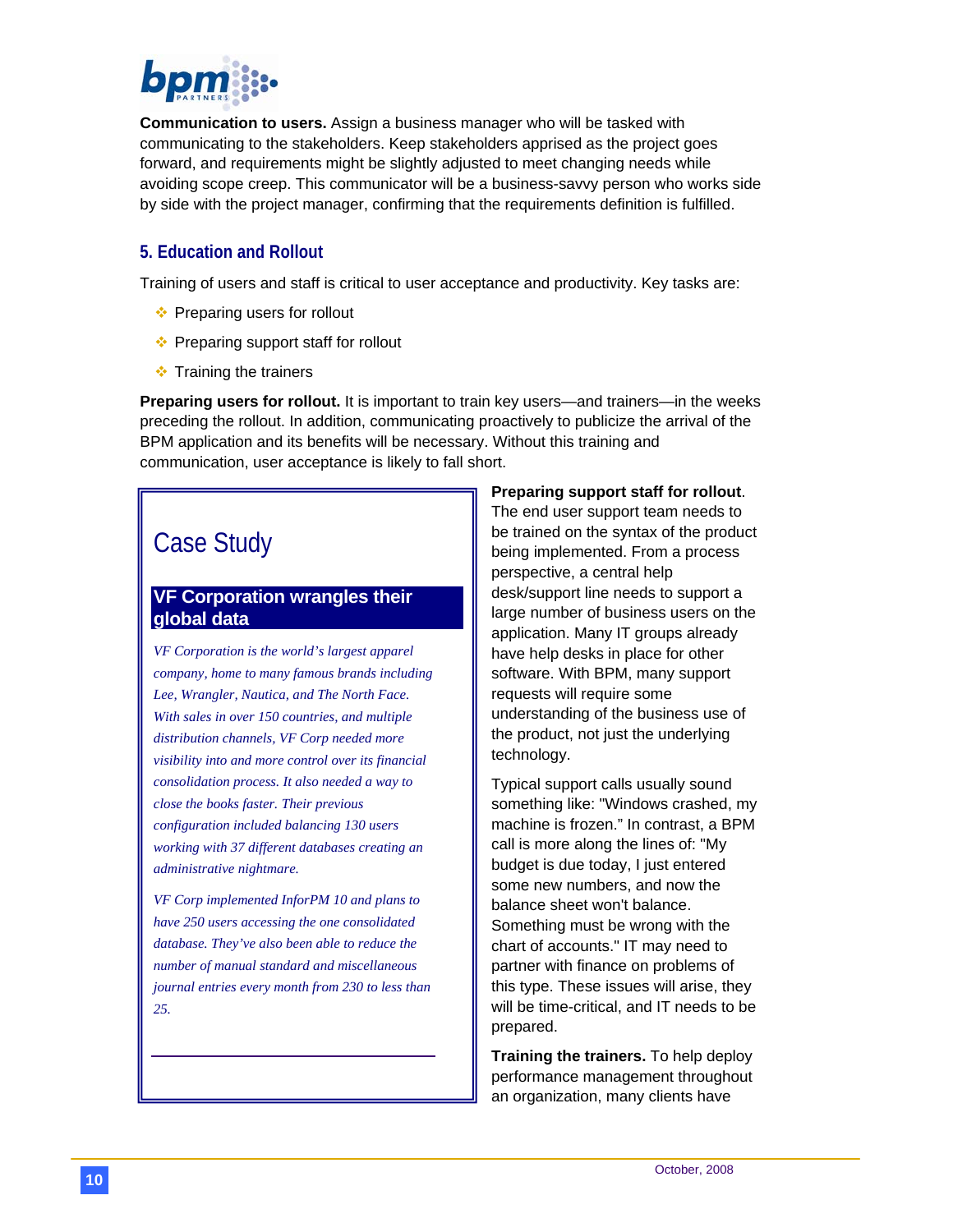

found it beneficial to train internal resources to conduct their own user training. A train-thetrainer program is used to prepare your internal resources to deliver this training.

These steps can vary greatly, depending on the size of the company acquiring the new system. It may constitute only a small expansion of your application to a few additional users, or a large worldwide roll-out to multiple sites.

Now the focus shifts from stakeholders to end users. Don't throw a software solution over the fence and hope they catch it. Frequent communication is very helpful. Invest in education, recognizing the different types of users you have, and realize that one size does not fit all. The worst BPM system is one that's built but not embraced by the intended users.

#### **6. Summarize Impact and Evaluate Next Steps**

Once the initial application is rolled out, you can revisit the initial requirements and consider additional possibilities to meet existing or new needs.

- **❖ Check outstanding requirements**
- Address nice-to-have functionality
- **Allow ongoing improvement**

**Check outstanding requirements.** Once a BPM solution is established and in use, the project enters a different phase that continues indefinitely. At regular intervals, the project team, which may now replace some of its members, should revisit the initial requirements definition and see which requirements were met, and which remain unsatisfied.

**Address nice-to-have functionality.** Part of this phase entails seeing which requirements have changed, and understanding any objectives that were not met. This allows the team to focus on a second stage, where the secondary requirements—those rated "nice to have"—can be addressed. It is also an opportunity to make decisions about extending the existing solution to new functions and applications. The team might decide it is too early to push further on functionality, and that the immediate need is more end user training.

**Allow ongoing improvement.** Regardless of the decision at any given point, over time there will be opportunities to involve more users, take applications to greater levels of detail, address different business issues with the same users, and expand to serve more departments, perhaps with new applications. As an example of progressing to nextgeneration BPM, companies often start with budgeting and planning, then graduate to more advanced analytics or reporting, such as customer or product profitability analysis, sales performance management, or other operations-specific solutions.